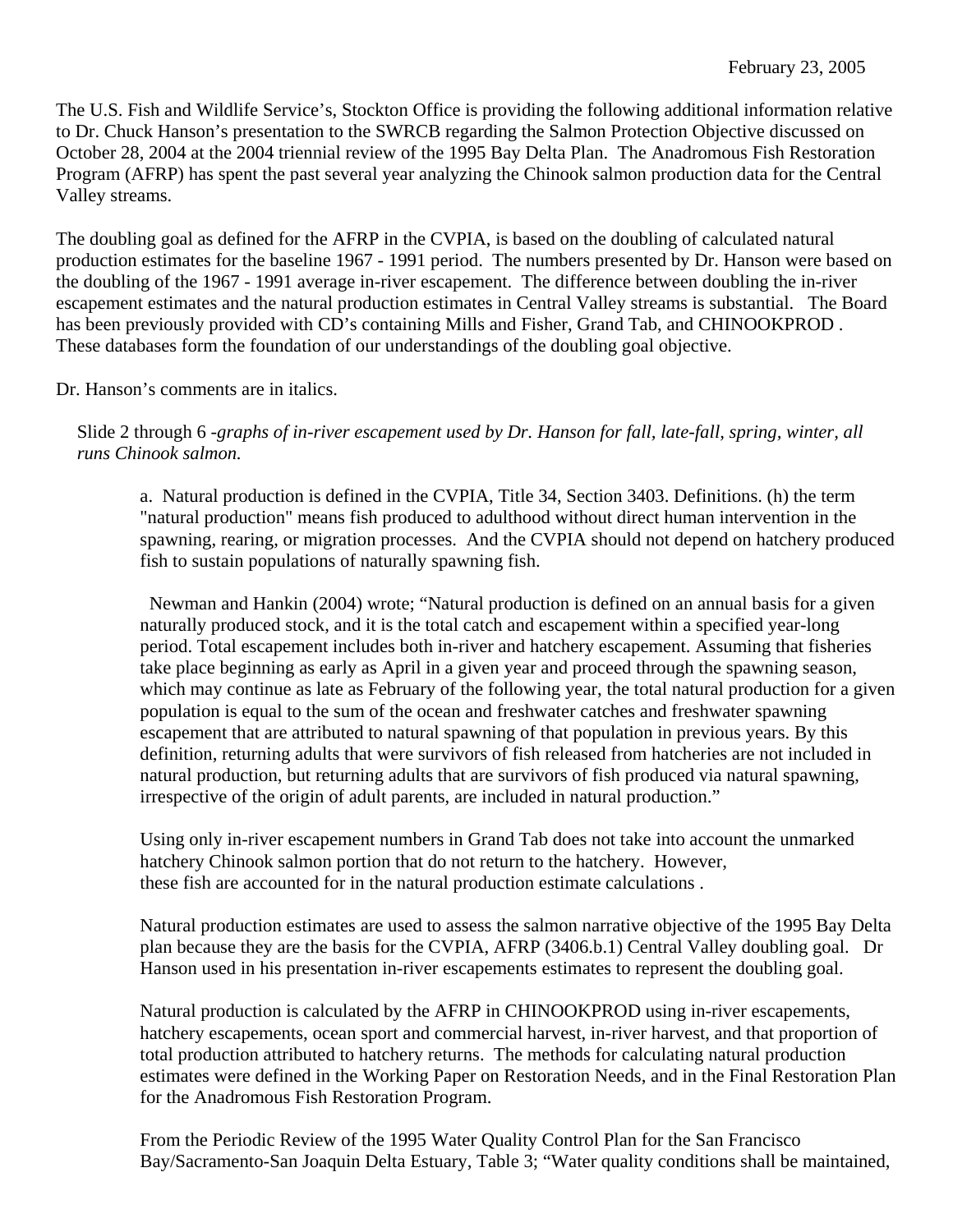together with other measures in the watershed, sufficient to achieve a doubling of natural production of Chinook salmon from the average production of 1967-1991, consistent with the provisions of state and federal law".

b. Unlike slides 2 through 6, that used Grand Tab for the 1967-1991 baseline period, the original data source for this comparison period is from Mills and Fisher. Using the data compiled from the Mills and Fisher paper, the AFRP calculated baseline natural production estimates in a Lotus 123 spreadsheet, CHINOOKPROD. From 1992 through 2003, Grand Tab numbers were used by the AFRP to calculate natural production, based on methods described in the Working Papers and the Final Restoration Plan.

# Slide 7 - *Increasing trend in adult escapement -* fall, late-fall, winter and spring runs

Slide 7 infers increasing trends in fall run, late-fall run, winter run and spring run Chinook salmon populations in Central Valley streams using escapement rather than natural production. Using both in-river and hatchery escapement numbers from Grand Tab<sup>2</sup>, natural production estimates are calculated in AFRP's CHINOOKPROD production spreadsheet. Increases in natural production for spring-run Chinook salmon occurred in four watersheds; Big Chico Creek, Butte Creek, Deer Creek and Mill Creek. However, only Butte Creek spring-run natural production has exceeded the doubling goal with only 1994 and 1997 below the goal. Fall-run Chinook salmon tributaries where doubling has been reached in at least one of the doubling years (1992 - 2003) include Clear Creek, Battle Creek, Butte Creek, Feather River, Yuba River, American River, Mokelumne River, and Stanislaus River. Note that Battle Creek and the Feather, American, and Mokelumne rivers have hatcheries which artificially supplement their production numbers.

### **AFRP doubling natural production goals for Chinook salmon for the Central Valley for all races.**

 Fall-run production doubling goal = **750,000** 1967-1991 average =  $374,638$ 1992-2004 average =  $472,880$ 

 Late fall-run production doubling goal = **68,000** 1967-1991 average =  $34,764$ 1992-2003 average =  $19,223$ 

 Spring-run production doubling goal = **68,000**  1967-1991 average =  $34,706$ 1992-2004 average =  $15,762$ 

 Winter-run production doubling goal = **110,000** 1967-1991 average =  $55,060$ 1992-2004 average  $= 6,284$ 

The above AFRP production doubling goals were based on 1967-1991 escapement and catch data, Mills and Fisher, 1992-2003 from Grand Tab and PFMC catch data transcribed to production data as defined in the Working Paper on Restoration Needs.

Natural production estimates overall in the Central Valley have increased by 21% for fall-run Chinook salmon (374,638 to 472,880) but still 37% below the doubling production goal of 750,000. Total Central Valley late fall-, spring-, and winter-run Chinook salmon natural production numbers have declined by 45% (34,764 to 19,223), 55% (34,706 to 15,762), and 89% (55,060 to 6,284), respectively.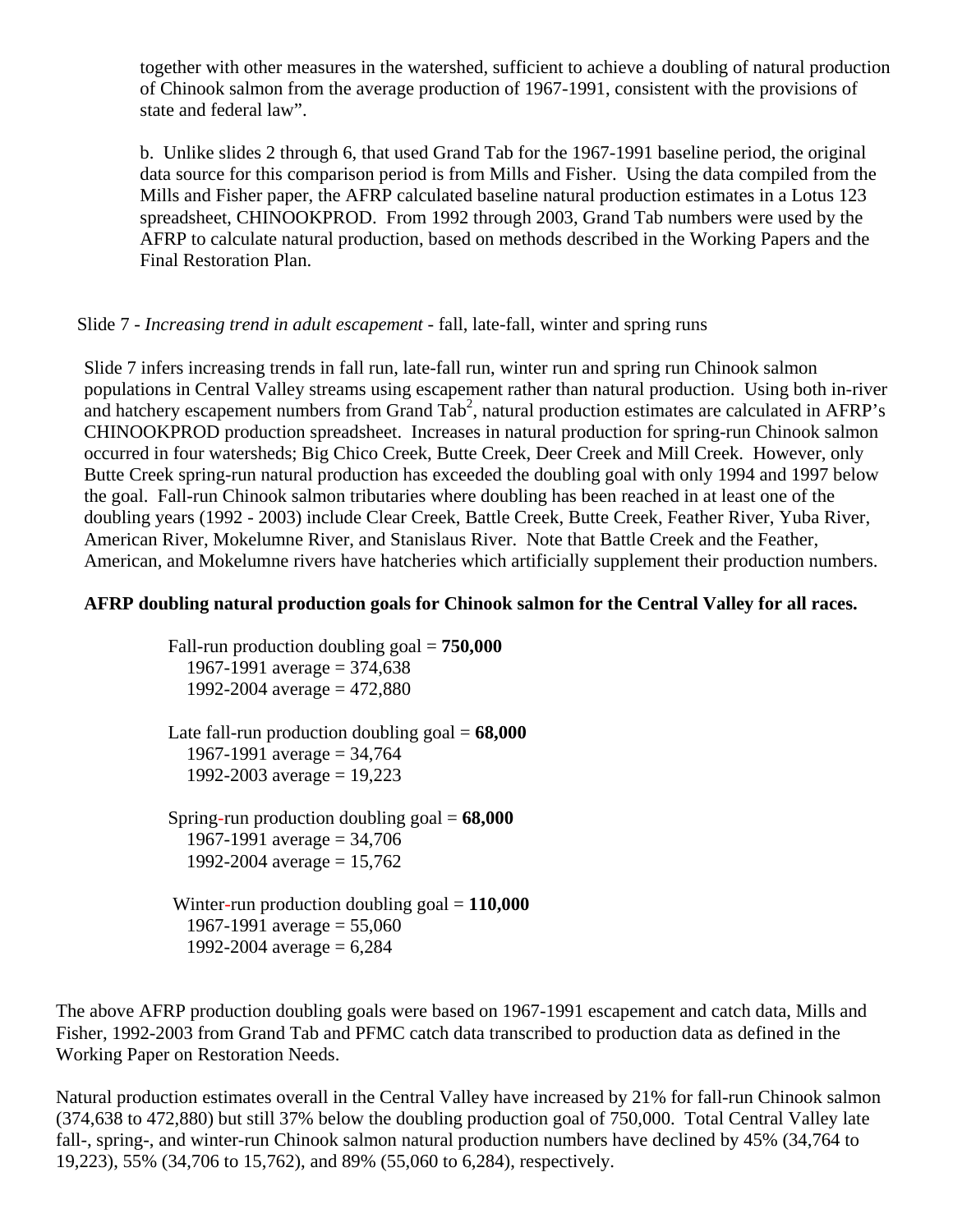Again, an escapement goal is not mentioned in the Bay-Delta Water Quality Control Plan or in Title 34 of the Central Valley Project Improvement Act (Public Law 102-575, CVPIA 1992). Only a doubling goal based on natural production for the period 1967-1991 is mentioned in the CVPIA Act.

Slide 8 - *fall-run Chinook escapement exceeded doubling objective over past four years*.

For the correctly calculated natural production estimates for Central Valley fall-run Chinook salmon, please refer to DOI Exhibit 17 (SWRCB Water Quality Plan Workshop, 10-27-04), G. Doubling goal graphs\_grandtab\_MF baseline\_1952\_2003\_10\_14\_04.ppt, Slide 2. Slide 2 shows that natural production has never reached the doubling goal during the doubling period.

Slide 9 - *Winter-run cohort replacement rates greater than 1.0 in recent years. NOAA proposal to downgrade listing from endangered to threatened.* 

Please refer to Slide 3, DOI Exhibit 17, G. Doubling goal graphs\_grandtab\_ MFbaseline\_1952\_2003\_ 10\_14\_04.ppt. for the magnitude of increase since 1992. For the period from 2000 through 2003, escapement numbers have been 1,263, 8,120, 7,337, and 8,133 winter-run Chinook salmon, respectively. Natural production estimates calculated in CHINOOKPROD for same years are 3,191, 12,808, 12,788, and 15,974 fish, respectively. Even Year 2003's number (15,974) is less than one-third of the 1967-1991 average (55,060), and 14% of the doubling goal (110,000).

Slide 10 of the presentation, referring to Central Valley fish states that:

### a. *Spring-run improving but have not yet met doubling goal.*

However, this assessment should have been based on natural production. Using the natural production estimates for Central Valley shown in Slide 5, DOI Exhibit 17, G. Doubling goal graphs grandtab MFbaseline 1952 2003 10 14 04.ppt, since 1992, production numbers have increased, but the 1992-2003 production average is still about one-half of the 1967-1991 average, and less than 25% of the doubling goal (68,000).

b. *Late fall-run met doubling goal in two of the last six years.* 

 The 1992-2003 average production was 55% below the 1967-1991 average, and 28% below the doubling goal, with only production numbers in 1998 exceeding the doubling goal. Please refer to slide 4, DOI Exhibit 17, G. Doubling goal graphs\_grandtab\_ MFbaseline\_1952\_2003\_ 10\_14\_04.ppt

Slide 11 - *variety of factors contribute to trends.*

Using natural production estimates, as shown in DOI Exhibit 17, G. Doubling goal graphs\_grandtab\_ MFbaseline\_1952\_2003\_ 10\_14\_04.ppt., a continued restoration effort is needed to reach the doubling goals for Chinook salmon in nearly all Central Valley streams.

b. *Favorable hydrology.* 

Flow information from the U.S. Geological Service, and California Department of Water Resources California Data Exchange Center shows highly impaired hydrological conditions for anadromous fish in San Joaquin tributaries and east Delta tributaries. Please refer to DOI Exhibit 17, B. Tuolumne-Flow\_at\_ Modesto\_10-4-04.xls., C. Stanislaus-Flow at Ripon 10-4-04.xls., D. Calaveras-Flow at Bellota and New Hogan 10-4-04.xls.,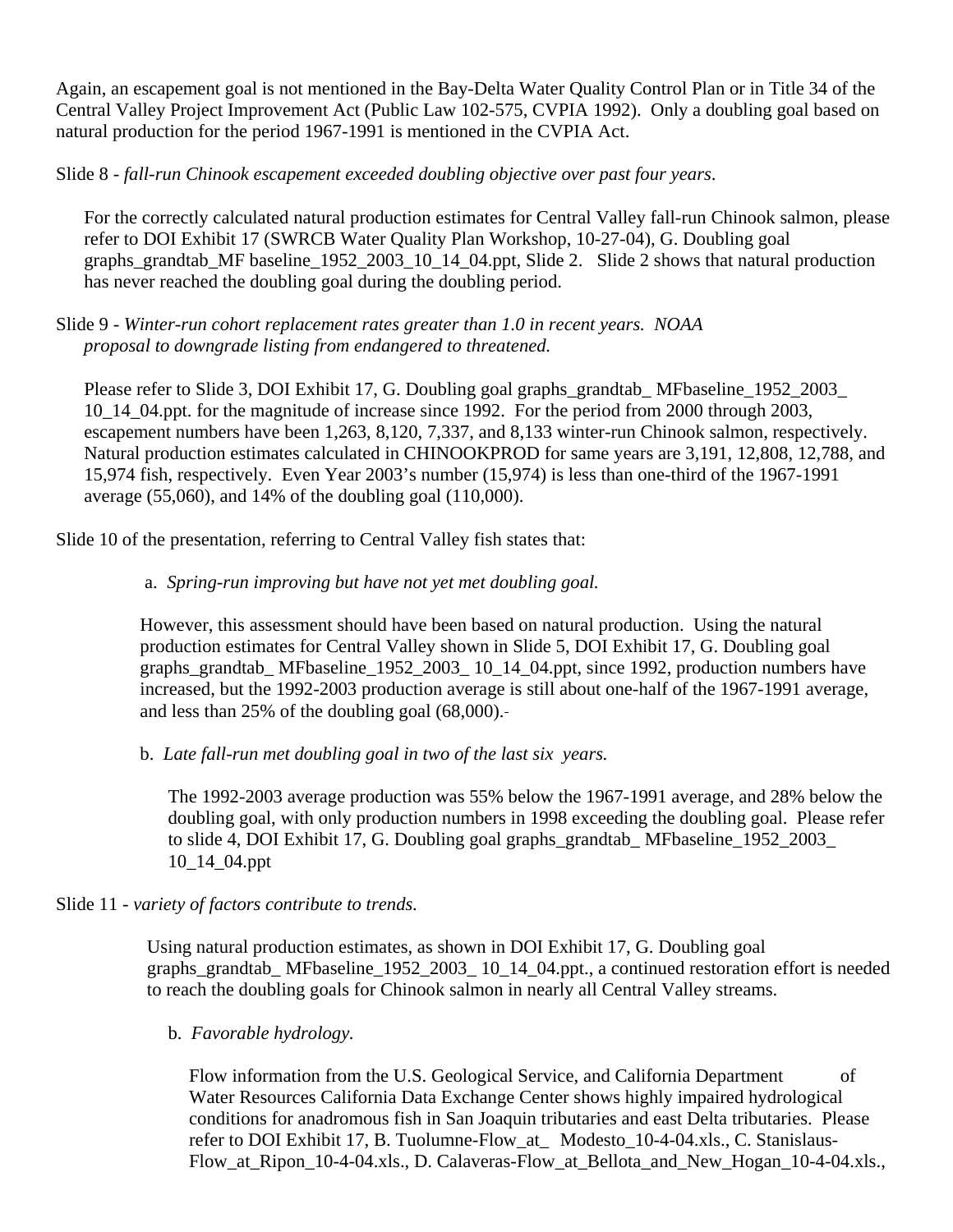E. Cosumnes-Flow\_at\_Michigan\_Bar\_10-4-04.xls., F. San\_Joaquin Flow\_at\_ Vernalis and DO-10-6-04.xls for hydrological conditions on selected tributaries.

#### c. *Favorable ocean rearing.*

Chinook salmon need favorable freshwater spawning and rearing conditions to attain the doubling goal and to compensate for variable ocean conditions.

## d. *Management changes (reduced ocean harvest).*

Reducing ocean harvest may lead to an increase in adult escapement, however, natural production is based not only on adult in-river escapement, but also on hatchery escapement, in-river harvest, and that portion of the in-river escapement attributed to unmarked adult hatchery fish. Please refer to DOI Exhibit 17, M. finalrestplan.pdf., Appendix A, for a complete description of the calculation of natural production.

### Slide 12 - *changes in hatchery management.*

Over the period 1970-1992, hatchery propagated fall-run Chinook salmon returning to hatchery facilities made up a relatively small proportion of all adults returning to spawn in the Sacramento River basin but "available data" indicate that most naturally spawning fish were hatcheryproduced (Pacific Fishery Management Council 1993, p.II-1).

### Slide 13 - *ongoing management investigations.*

d. *Contributing to scientific foundation for improved protection/management.*

The AFRP is addressing habitat restoration needs for Chinook salmon, based on a sound scientific foundation.

To reach the AFRP doubling goal, interagency coordination is needed to develop proactive measures to protect, conserve, and enhance salmon populations.

# Cited References

- Kano, B. 2004. Grand Tab; Central Valley Streams Chinook Salmon Escapement Database. California Department of Fish and Game. Native Anadromous Fish & Watershed Branch. Red Bluff, CA.
- Miller, T.J. and F. Fisher. Revised August 1994. Central Valley Anadromous Sport Fish Annual run-Size, harvest, and Population Estimates, 1967 through 1991.
- Newman, K.B. and D.G. Hankin. June 21, 2004. Statistical Procedures for Defining and Detecting the CVPIA Natural Chinook Salmon Production Doubling Goal.
- Pacific Fishery Management Council. 2003. Review of 2002 Ocean Salmon Fisheries. Pacific Fishery Management Council. Portland, OR. February 2003.

Periodic Review of the 1995 Water Quality Control Plan for the San Francisco Bay/Sacramento-San Joaquin Delta Estuary, September 30, 2004. State Water Resources Control Board, California Environmental Protection Agency.